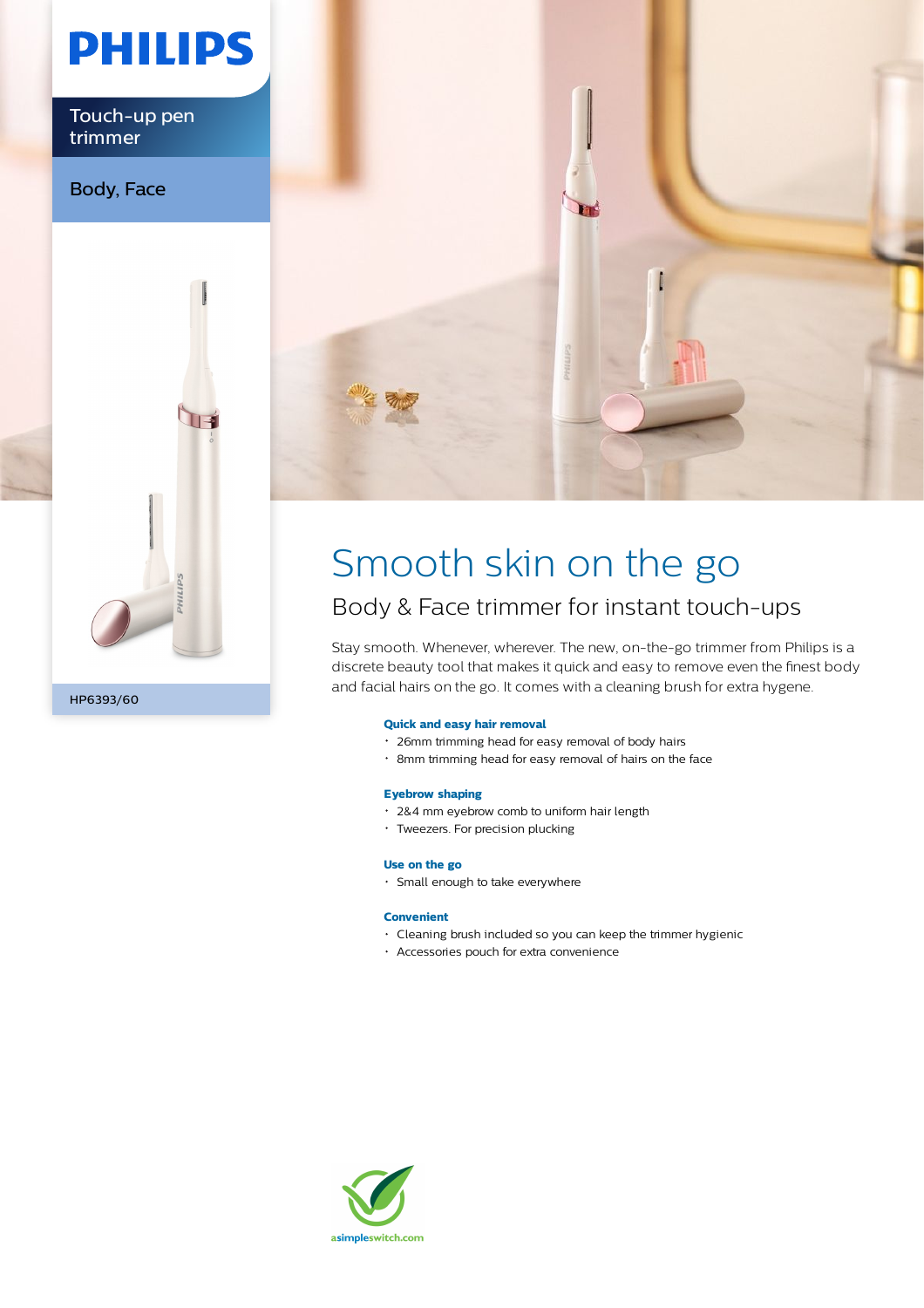## **Highlights**

#### **Touch-up body attachment**



The body application trimming head is ideal for quick touch-ups on-the-go. The 26mm trimming head ensures quick and easy use on small body areas (e.g. toes, knee).

#### **Precise face attachment**



The face application trimming head is great for quick touch-ups on-the-go. The 8mm trimming head ensures a quick and precise application on any facial area.

#### **Eyebrow shaper**



With 2 length options, 2mm and 4mm, to trim hair to the precise length you want. Simply attach the comb onto the trimming head to achieve a precise and uniformed result.

#### **Compact and portable**



Small enough to fit in a handbag or clutch and battery powered, so you can take it anywhere you go. AAA battery included.

#### **Tweezers**



Comes with precision tweezers to remove single hairs.

#### **Cleaning brush**



Quickly clean the trimmer and keep it hygienic with the cleaning brush included.

#### **Accessories pouch**



Attractive pouch so you can store everything in one place.



**Philips Green Logo**

Philips Green Products can reduce costs, energy consumption and CO2 emissions. How? They offer a significant environmental improvement in one or more of the Philips Green Focal Areas – Energy efficiency, Packaging, Hazardous substances, Weight, Recycling and disposal and Lifetime reliability.